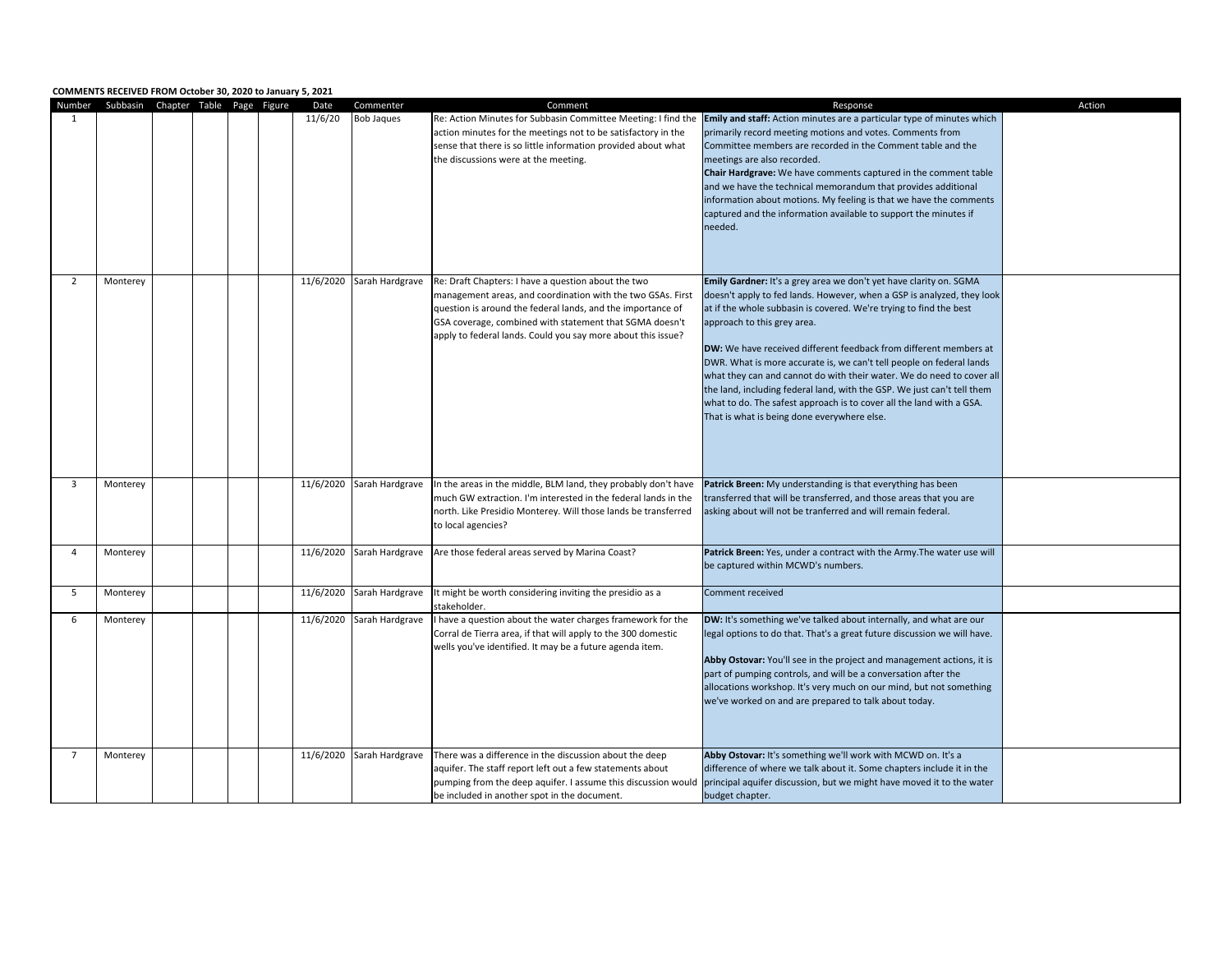| Number | Subbasin | Chapter Table Page Figure |  | Date      | Commenter               | Comment                                                                                                                        | Response                                                                                                                                 | Action |
|--------|----------|---------------------------|--|-----------|-------------------------|--------------------------------------------------------------------------------------------------------------------------------|------------------------------------------------------------------------------------------------------------------------------------------|--------|
| 8      | Monterey |                           |  | 11/6/2020 | Sarah Hardgrave         | Comment about the piper diagrams that were included in one                                                                     | Comment received                                                                                                                         |        |
|        |          |                           |  |           |                         | version and not in another. For the lay person who may not                                                                     |                                                                                                                                          |        |
|        |          |                           |  |           |                         | understand piper diagrams, perhaps include them in an                                                                          |                                                                                                                                          |        |
|        |          |                           |  |           |                         | appendix. That way the information is available for the                                                                        |                                                                                                                                          |        |
|        |          |                           |  |           |                         | technical experts, but it's not in the draft and weighing down                                                                 |                                                                                                                                          |        |
|        |          |                           |  |           |                         | the draft chapter for the lay person. If they are included, more                                                               |                                                                                                                                          |        |
|        |          |                           |  |           |                         | explanation of what they are depicting. This comment goes for                                                                  |                                                                                                                                          |        |
|        |          |                           |  |           |                         | the cross section diagrams as well.                                                                                            |                                                                                                                                          |        |
| 9      | Monterey |                           |  |           | 11/6/2020 Beverly Bean  | Re: ISW Input: We have other people who have extensive                                                                         | Abby Ostovar: Local knowledge would be great.                                                                                            |        |
|        |          |                           |  |           |                         | knowledge, Mike Weaver has extensive knowledge.                                                                                | Sarah Hardgrave: I agree                                                                                                                 |        |
| 10     | Monterey |                           |  | 11/6/2020 | Sarah Hardgrave         | You may want to consider talking with representatives from                                                                     | Abby Ostovar: I think CalAm's wells are much deeper.                                                                                     |        |
|        |          |                           |  |           |                         | CalAm. They have some facilities near Toro Creek, but I don't                                                                  |                                                                                                                                          |        |
|        |          |                           |  |           |                         | know the depth of their wells in those locations.                                                                              |                                                                                                                                          |        |
| 11     | Monterey |                           |  |           | 11/6/2020 Beverly Bean  | Re: Domestic Wells: As a former active person in our local                                                                     | Abby Ostovar: We have reached out to them, we have not heard back.                                                                       |        |
|        |          |                           |  |           |                         | domestic water system, the Monterey County Health Dept.                                                                        |                                                                                                                                          |        |
|        |          |                           |  |           |                         | closely monitors us. They have considerable information about <b>Emily Gardner:</b> We took this approach because getting this |                                                                                                                                          |        |
|        |          |                           |  |           |                         | the small water systems. The reports we have to complete                                                                       | information from the Health Dept. was a complex process. They have a                                                                     |        |
|        |          |                           |  |           |                         |                                                                                                                                | every year were very complete. Have you considered them as a lot of the information, but only some files have all the information we     |        |
|        |          |                           |  |           |                         | source?                                                                                                                        | need like well logs. It's a variable data source, much of it is in PDF                                                                   |        |
|        |          |                           |  |           |                         |                                                                                                                                | form, and we have to open each file and read it individually. We've                                                                      |        |
|        |          |                           |  |           |                         |                                                                                                                                | spoken with the Health Dept, and we've taken this approach first                                                                         |        |
|        |          |                           |  |           |                         |                                                                                                                                | before we go down that route We can do that, if that's the direction                                                                     |        |
|        |          |                           |  |           |                         |                                                                                                                                | you prefer.                                                                                                                              |        |
|        |          |                           |  |           |                         |                                                                                                                                |                                                                                                                                          |        |
|        |          |                           |  |           |                         |                                                                                                                                | Abby Ostovar: We have a number of well logs and that's how we've                                                                         |        |
|        |          |                           |  |           |                         |                                                                                                                                | located which aquifer these wells are in.                                                                                                |        |
|        |          |                           |  |           |                         |                                                                                                                                |                                                                                                                                          |        |
|        |          |                           |  |           |                         |                                                                                                                                |                                                                                                                                          |        |
|        |          |                           |  |           |                         |                                                                                                                                |                                                                                                                                          |        |
|        |          |                           |  |           |                         |                                                                                                                                |                                                                                                                                          |        |
|        |          |                           |  |           |                         |                                                                                                                                |                                                                                                                                          |        |
| 12     | Monterey |                           |  |           | 11/6/2020 Tamara Voss   |                                                                                                                                | We've been working together to get you data. We have a bit of <b>Emily Gardner:</b> Roger and Sheryl Sandoval have both reached out back |        |
|        |          |                           |  |           |                         |                                                                                                                                | a well log library. If you had APNs, we could make another go at to us, they're willing collaborate. We have to be focused on our ask,   |        |
|        |          |                           |  |           |                         | it. Either APN or quarter section. Maybe there's something we                                                                  | and we have to be prepared to go through the documents and figure                                                                        |        |
|        |          |                           |  |           |                         | can batch give you. I can't guarantee if it could easily be                                                                    | out how to match them to the dots on our map.                                                                                            |        |
|        |          |                           |  |           |                         | matched to the map. Isn't there someone on the SWIG? Have                                                                      |                                                                                                                                          |        |
|        |          |                           |  |           |                         | you reached out to Roger?                                                                                                      |                                                                                                                                          |        |
| 13     | Monterey |                           |  |           | 11/6/2020 Beverly Bean  | just want to reiterate the health department does inspect                                                                      | Abby Ostovar: They continue to inspect the wells?                                                                                        |        |
|        |          |                           |  |           |                         | each new well. You'll have current information. These older                                                                    | Emily Gardner: You mean taking water quality samples? (Bev: Yes)                                                                         |        |
|        |          |                           |  |           |                         | wells, pre-1995, many are not functional. The health                                                                           | Abby Ostovar: Do they take water level information? (Emily: No) (Bev:                                                                    |        |
|        |          |                           |  |           |                         | department does inspect when each new well comes online.                                                                       | They know how deep they are, and the water level from when it was                                                                        |        |
|        |          |                           |  |           |                         | They do have this information, and it's current. I know it's a lot                                                             | drilled.)                                                                                                                                |        |
|        |          |                           |  |           |                         | of work, but it's current.                                                                                                     |                                                                                                                                          |        |
|        |          |                           |  |           |                         |                                                                                                                                |                                                                                                                                          |        |
|        |          |                           |  |           |                         |                                                                                                                                |                                                                                                                                          |        |
| 14     | Monterey |                           |  |           | 11/6/2020 Janet Brennan |                                                                                                                                | It looks like there's no problem in Corral de Terra based on your Abby Ostovar: This is the best we've been able to do with the data     |        |
|        |          |                           |  |           |                         |                                                                                                                                | data? Am I reading this correctly? Also, you use many acronyms we've got. Have you heard of a lot of wells going dry that aren't         |        |
|        |          |                           |  |           |                         | in your slide. It would be helpful for you to be more descriptive reflective of what is here?                                  |                                                                                                                                          |        |
|        |          |                           |  |           |                         | in your presentations.                                                                                                         |                                                                                                                                          |        |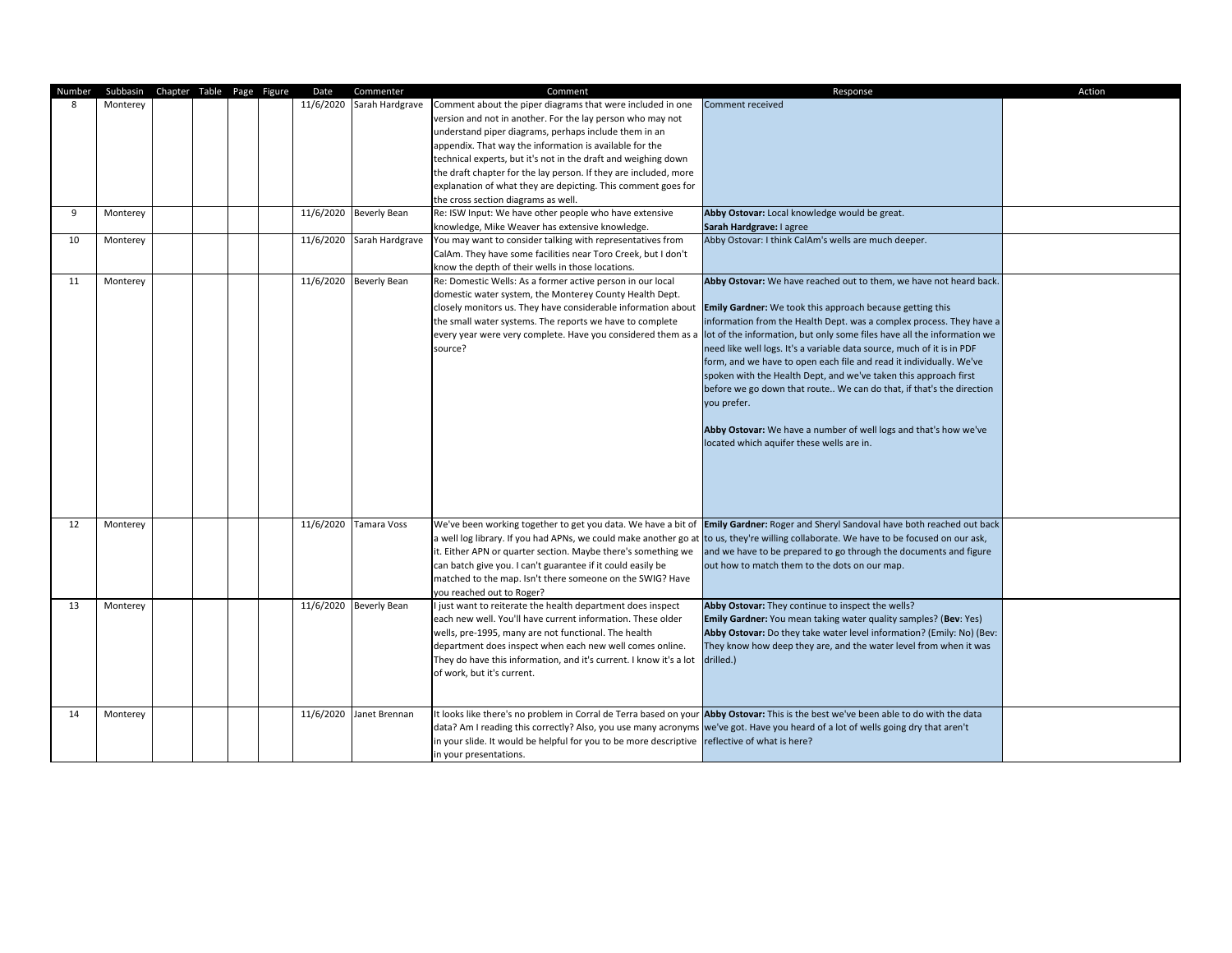| Number | Subbasin Chapter Table Page Figure |  |  | Date      | Commenter                 | Comment                                                           | Response                                                                                                                      | Action |
|--------|------------------------------------|--|--|-----------|---------------------------|-------------------------------------------------------------------|-------------------------------------------------------------------------------------------------------------------------------|--------|
| 15     | Monterey                           |  |  | 11/6/2020 | Sarah Hardgrave           | You're asking, what year would be a good year to set the          | Abby Ostovar: Yes, we're looking at what year were the impacts on                                                             |        |
|        |                                    |  |  |           |                           | baseline to measure GW elevations for SMC?                        | domestic wells minimal?                                                                                                       |        |
|        |                                    |  |  |           |                           |                                                                   |                                                                                                                               |        |
|        |                                    |  |  |           |                           |                                                                   | DW: Of the wells we know about, there are 50 on this chart. In 2015                                                           |        |
|        |                                    |  |  |           |                           |                                                                   | and 2017, we think these wells were operable. We would have to have                                                           |        |
|        |                                    |  |  |           |                           |                                                                   | much lower water levels to have impacts in those wells. Is 2015 or                                                            |        |
|        |                                    |  |  |           |                           |                                                                   | 2017 a safe place to set our water levels? We're looking for feedback                                                         |        |
|        |                                    |  |  |           |                           |                                                                   | from this group that 2015 or 2017 are safe enough? Or do you think                                                            |        |
|        |                                    |  |  |           |                           |                                                                   | there were more wells we don't have data to really say?                                                                       |        |
|        |                                    |  |  |           |                           |                                                                   |                                                                                                                               |        |
| 16     | Monterey                           |  |  |           | 11/6/2020 Sarah Hardgrave | I'm not sure if Cal Water Service has any comments since they     | Abby Ostovar: I think 2017 is often considered an average year in the                                                         |        |
|        |                                    |  |  |           |                           | have such a large base of customers, and they have the most       | valley?                                                                                                                       |        |
|        |                                    |  |  |           |                           | familiarty with their well operations during these years. I don't |                                                                                                                               |        |
|        |                                    |  |  |           |                           | feel able to answer the question about how many wells were        | DW: It was a little wet, and 2015 being extremely dry.                                                                        |        |
|        |                                    |  |  |           |                           | impacted. My impression from your chart was that the water        |                                                                                                                               |        |
|        |                                    |  |  |           |                           | level really goes up and down. I would feel more comfortable      |                                                                                                                               |        |
|        |                                    |  |  |           |                           | with a year that has a more average rainfall or a dry year as     |                                                                                                                               |        |
|        |                                    |  |  |           |                           | opposed to a wetter year.                                         |                                                                                                                               |        |
| 17     | Monterey                           |  |  | 11/6/2020 | Janet Brennan             | The Corral de Tierra is in a B8 Zone which limits pumping. These  | Beverly Bean: The B8 only applies to certain parts of Corral de Tierra                                                        |        |
|        |                                    |  |  |           |                           | data seem to contradict the B8 designation. Am I reading this     | and it doesn't restrict pumping. I don't think you legally can restrict                                                       |        |
|        |                                    |  |  |           |                           | incorrectly?                                                      | pumping. It simply prevents subdivision of legal lots because that is                                                         |        |
|        |                                    |  |  |           |                           |                                                                   | indirectly a way to reduce pumping.                                                                                           |        |
|        |                                    |  |  |           |                           |                                                                   | Sarah: Yes, B8 zoning is a land use zoning, not necessarily an effort to                                                      |        |
|        |                                    |  |  |           |                           |                                                                   | limit pumping with existing users.                                                                                            |        |
|        |                                    |  |  |           |                           |                                                                   | Beverly: Specifically the B8 area, is where the GeoSyntec found the                                                           |        |
|        |                                    |  |  |           |                           |                                                                   | most impact from wells.                                                                                                       |        |
|        |                                    |  |  |           |                           |                                                                   |                                                                                                                               |        |
|        |                                    |  |  |           |                           |                                                                   |                                                                                                                               |        |
| 18     | Monterey                           |  |  |           | 11/6/2020 Beverly Bean    | These well levels relate directly to the drought years. I agree   | Abby Ostovar: This doesn't capture if one well went dry, and they                                                             |        |
|        |                                    |  |  |           |                           | with Sarah. The driest years are the ones you should be           | drilled another. We'd have both records. These are the domestic wells.                                                        |        |
|        |                                    |  |  |           |                           | measuring from. Also, when I'm talking about wells, I'm talking   |                                                                                                                               |        |
|        |                                    |  |  |           |                           | about small domestic wells and small mutual water systems,        |                                                                                                                               |        |
|        |                                    |  |  |           |                           | when these drought years come and their well goes dry, they       |                                                                                                                               |        |
|        |                                    |  |  |           |                           | just drill another deeper well.                                   |                                                                                                                               |        |
| 19     | Monterey                           |  |  | 11/6/2020 | Sarah Hardgrave           | This is a sustainability criteria that is based on the domestic   | Abby Ostovar: We can update this in the future.                                                                               |        |
|        |                                    |  |  |           |                           |                                                                   | wells. This captures a portion of the domestic wells constructed Abby Ostovar: So I understand the MT recommendation is 2015. |        |
|        |                                    |  |  |           |                           | since 1995, the more recent wells drilled. 2015 is a              |                                                                                                                               |        |
|        |                                    |  |  |           |                           | representative drought year. It may be the best we are going to   |                                                                                                                               |        |
|        |                                    |  |  |           |                           | get. Unless we can do a survey of domestic well owners that       |                                                                                                                               |        |
|        |                                    |  |  |           |                           | would be a work effort in conjunction with Department of          |                                                                                                                               |        |
|        |                                    |  |  |           |                           | Health. We can consider that in the future, but perhaps not       |                                                                                                                               |        |
|        |                                    |  |  |           |                           | now for setting this baseline.                                    |                                                                                                                               |        |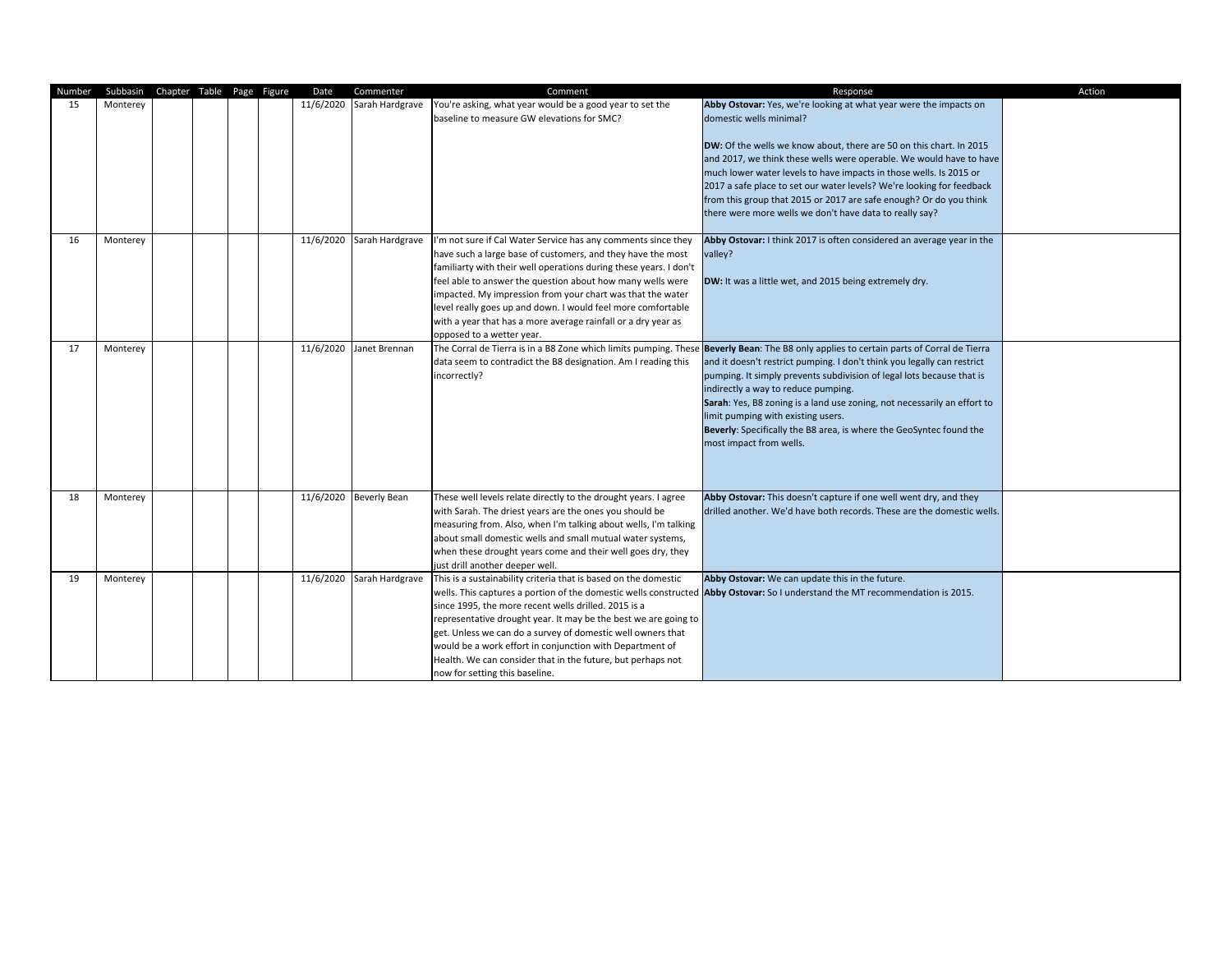| Number | Subbasin | Chapter Table Page Figure |  | Date                 | Commenter                 | Comment                                                                                                                                                                                                                                                                                                                                                                                                                                                                                                                                                                                                                                                                                                                                                                                                                                                                                      | Response                                                                                                                                                                                                                                                                                                                                                                   | Action |
|--------|----------|---------------------------|--|----------------------|---------------------------|----------------------------------------------------------------------------------------------------------------------------------------------------------------------------------------------------------------------------------------------------------------------------------------------------------------------------------------------------------------------------------------------------------------------------------------------------------------------------------------------------------------------------------------------------------------------------------------------------------------------------------------------------------------------------------------------------------------------------------------------------------------------------------------------------------------------------------------------------------------------------------------------|----------------------------------------------------------------------------------------------------------------------------------------------------------------------------------------------------------------------------------------------------------------------------------------------------------------------------------------------------------------------------|--------|
| 20     | Monterey |                           |  | 11/6/2020            | <b>Bob Jaques</b>         | Re: Wallace Group Memo. It says the purpose was to estimate<br>water extractions, and to estimate available recyled water. It<br>seems like they didn't really complete the task. At the end they<br>talk about information gaps that prevented them from getting<br>handles on those numbers. I have a few ideas. Looking at page<br>6 and 7, they talk about Cal Utility Service. It seems the<br>Regional Water Board would have waste discharge reports<br>because they all have to be permitted. I've been able to get this<br>information. I would encourage looking at that. Second, on<br>page 7, they have a table of estimated WW flows, the figure for<br>residential indoor domestic use looks awfully high to me. The<br>water reuse on that same page, Las Palmas, there may be<br>additional waste water that could be used from that plant<br>elsewhere in Corral de Tierra. | Abby Ostovar: You're right, the WW is high and the Projects document<br>as the updated number.                                                                                                                                                                                                                                                                             |        |
| 21     | Monterey |                           |  |                      | 11/6/2020 Sarah Hardgrave | Re: Wallace Group Memo: Las Palmas is within the County<br>service area and they are in the process of updating some of<br>the reports. I think the county will have more information<br>available for the WW capacity for that system in the next few<br>months because of a development proposed in that area and<br>they are reporting to the Regional Board. I can ask county staff<br>to provide that.                                                                                                                                                                                                                                                                                                                                                                                                                                                                                  | Comment received                                                                                                                                                                                                                                                                                                                                                           |        |
| 22     | Monterey |                           |  |                      | 11/6/2020 Janet Brennan   | Re: Projects and Management Actions: In terms of use of GW<br>from the Upper Corral Canyon, who would do that? I don't<br>understand who would be doing that? Are we talking about the boundaries. We could always partner with somebody.<br>public water agencies?                                                                                                                                                                                                                                                                                                                                                                                                                                                                                                                                                                                                                          | Abby Ostovar: The GSA could take actions, we have to figure out who<br>would finance them. I don't know, since it's outside the subbasin<br>Les: The GSA has independent authority to do a variety of things.<br>There are other agencies which have authority. We could form more<br>JPAs, and there are many ways to partner with other entities that have<br>authority. |        |
| 23     | Monterey |                           |  |                      | 11/6/2020 Beverly Bean    | Re: Projects and Management Actions: Encouraging domestic<br>conservation. In my experience, the people who have small<br>systems or their own wells are not amenable to conservation.<br>During the drought, we observed in our group that we were the<br>only ones that reduced our water use. No one else did.<br>Conservation has been successful on the peninsula because<br>they can reduce your water pressure way down. How can we<br>enforce conservation?                                                                                                                                                                                                                                                                                                                                                                                                                          | Les: In my opinion, the GSA can regulate extractions of de minimis<br>users, but we can't make them report their extractions. MCWRA can<br>egulate extractions, they have never done so, but they have that<br>authority. Monterey County can also regulate extraction under certain<br>circumstances.                                                                     |        |
| 24     | Monterey |                           |  | 11/6/2020 Les Girard |                           | The GeoSyntec report was commissioned by Monterey County<br>Resource Management Agency, not MCWRA. And the B8 Zone<br>was adopted from that which is a limitation on development.                                                                                                                                                                                                                                                                                                                                                                                                                                                                                                                                                                                                                                                                                                            | Beverly Bean: The B8 overlay was in effect since 1992, the GeoSyntec<br>eport supported it and allowed it to continue.                                                                                                                                                                                                                                                     |        |
| 25     | Monterey |                           |  |                      | 11/6/2020 James Sang      | I'm really interested in water recharge. I like the use of recycled Comment received<br>water instead of GW. It would be dependent on what the<br>residents feel about it. I think it's a good source of water. The<br>use of GW from upper areas, requires a lot of money to build<br>pumps and piping and tanks. Re domestic conservation, I agree<br>with Beverly that people are not willing to do it. I don't like<br>pumping limitations. I like the idea of recharge, but I would like<br>to know exactly where the water is coming from that people<br>are using. If it's coming from wells, we should do collection and<br>recharge around that well.                                                                                                                                                                                                                               |                                                                                                                                                                                                                                                                                                                                                                            |        |